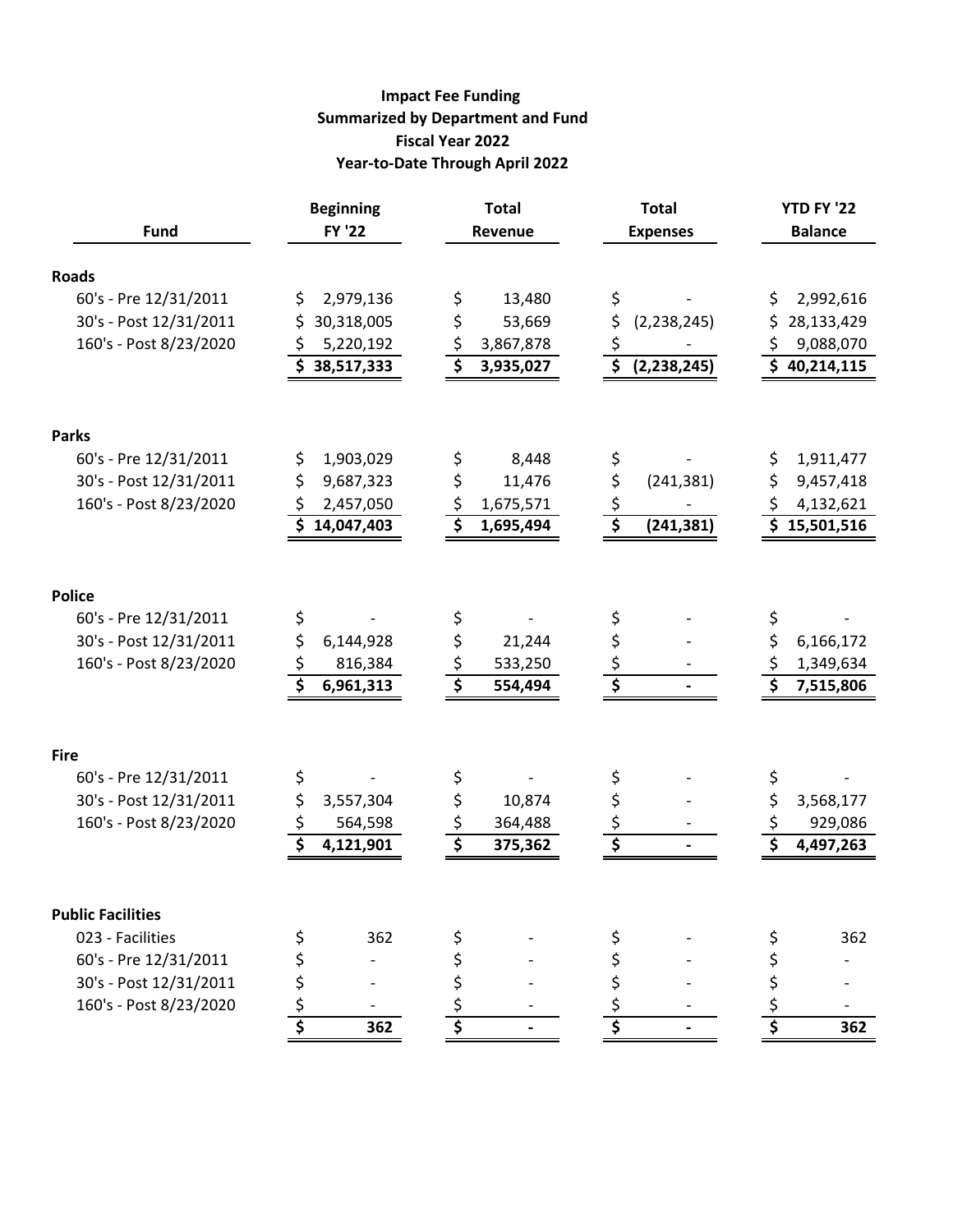### **ROADS Development Impact Fees**

| <b>Roads</b><br><b>Program Area</b> |            | Fund       | <b>Beginning</b><br><b>FY '22</b>                |           | <b>Total</b><br>Revenue   |                                       |                     | <b>Total</b><br><b>Expenses</b>       | <b>YTD FY '22</b><br><b>Balance</b> |          |                           |
|-------------------------------------|------------|------------|--------------------------------------------------|-----------|---------------------------|---------------------------------------|---------------------|---------------------------------------|-------------------------------------|----------|---------------------------|
| Area A (Wards 3 & 6)                |            |            |                                                  |           |                           |                                       |                     |                                       |                                     |          |                           |
|                                     | 491        | 165        | 165-Post 8/23/2020                               | \$        | 556,290                   | \$                                    | 465,522             | \$                                    |                                     | \$       | 1,021,812                 |
|                                     |            |            | <b>Area A Total</b>                              | \$        | 556,290                   | \$                                    | 465,522             | \$                                    |                                     | \$       | 1,021,812                 |
| Area B (Wards 1 & 5)                |            |            |                                                  |           |                           |                                       |                     |                                       |                                     |          |                           |
|                                     | 491        | 166        | 166-Post 8/23/2020                               | \$        | 1,743,259                 | \$.                                   | 1,787,584           | \$                                    |                                     | \$.      | 3,530,843                 |
|                                     |            |            | <b>Area B Total</b>                              | \$        | 1,743,259                 | \$                                    | 1,787,584           | \$                                    |                                     | \$       | 3,530,843                 |
| Area C (Wards 2 & 4)                |            |            |                                                  |           |                           |                                       |                     |                                       |                                     |          |                           |
|                                     | 491        | 167        | 167-Post 8/23/2020                               | \$.       | 1,853,376                 | \$                                    | 867,406             | \$                                    |                                     | \$       | 2,720,782                 |
|                                     |            |            | <b>Area C Total</b>                              | \$        | 1,853,376                 | \$                                    | 867,406             | $\overline{\boldsymbol{\zeta}}$       |                                     | \$       | 2,720,782                 |
| Citywide                            |            |            |                                                  |           |                           |                                       |                     |                                       |                                     |          |                           |
|                                     | 491        | 168        | 168-Post 8/23/2020                               | \$.<br>\$ | 1,067,268<br>1,067,268    | \$<br>$\overline{\boldsymbol{\zeta}}$ | 747,365             | \$<br>\$                              | $\overline{\phantom{a}}$            | \$<br>\$ | 1,814,633                 |
|                                     |            |            | <b>Area Citywide Total</b>                       |           |                           |                                       | 747,365             |                                       |                                     |          | 1,814,633                 |
| <b>West District</b>                |            |            |                                                  |           |                           |                                       |                     |                                       |                                     |          |                           |
|                                     | 491<br>491 | 063<br>033 | 063 - Pre 12/31/2011<br>033 - Post 12/31/2011    | \$        | (5,500)                   | \$                                    | (76, 788)           | \$                                    | (20,000)                            | \$<br>\$ | (5,500)                   |
|                                     |            |            | <b>West Total</b>                                | \$<br>\$  | 5,452,055<br>5,446,555    | \$<br>$\overline{\boldsymbol{\zeta}}$ | (76, 788)           | \$<br>$\overline{\boldsymbol{\zeta}}$ | (20,000)                            | \$       | 5,355,267<br>5,349,767    |
| <b>East District</b>                |            |            |                                                  |           |                           |                                       |                     |                                       |                                     |          |                           |
|                                     | 491        | 064        | 064 - Pre 12/31/2011                             | \$        | (4,838)                   | \$                                    |                     | \$                                    |                                     | \$       | (4,838)                   |
|                                     | 491        | 034        | 034 - Post 12/31/2011                            |           | 1,829,241                 | \$                                    | 8,273               | \$                                    | (15, 111)                           |          | 1,822,403                 |
|                                     |            |            | <b>East Total</b>                                | \$        | 1,824,403                 | \$                                    | 8,273               | \$                                    | (15, 111)                           | \$       | 1,817,565                 |
| <b>Central District</b>             |            |            |                                                  |           |                           |                                       |                     |                                       |                                     |          |                           |
|                                     | 491        | 065        | 065 - Pre 12/31/2011                             | \$        | (267)                     | \$                                    |                     | \$                                    |                                     | \$       | (267)                     |
|                                     | 491        | 035        | 035 - Post 12/31/2011                            |           | \$13,161,549              | \$                                    | 59,547              | \$                                    | (62, 148)                           |          | \$13,158,948              |
|                                     |            |            | <b>Central Total</b>                             |           | \$13,161,282              | \$                                    | 59,547              | \$                                    | (62, 148)                           |          | \$13,158,681              |
| <b>Southeast District</b>           |            |            |                                                  |           |                           |                                       |                     |                                       |                                     |          |                           |
|                                     | 491        | 066        | 066 - Pre 12/31/2011                             | \$        | 116,778                   | \$                                    | 527                 | \$                                    |                                     | \$       | 117,304                   |
|                                     | 491        | 036        | 036 - Post 12/31/2011                            | \$        | 8,137,015                 | \$                                    | 54,801              |                                       | \$ (2, 140, 987)                    | \$       | 6,050,829                 |
|                                     |            |            | <b>Southeast Total</b>                           | \$        | 8,253,793                 | $\overline{\boldsymbol{\zeta}}$       | 55,327              |                                       | \$ (2, 140, 987)                    |          | \$6,168,133               |
| <b>Southlands District</b>          |            |            |                                                  |           |                           |                                       |                     |                                       |                                     |          |                           |
|                                     | 491        | 067        | 067 - Pre 12/31/2011                             | S.        | 2,872,963                 | \$                                    | 12,954              | \$                                    |                                     |          | 2,885,917                 |
|                                     | 491        | 037        | 037 - Post 12/31/2011                            | \$.       | 1,738,146                 | \$                                    | 7,837               | \$                                    |                                     |          | 1,745,983                 |
|                                     |            |            | <b>Southlands Total</b>                          |           | \$4,611,109               | \$                                    | 20,791              | \$                                    |                                     | \$       | 4,631,900                 |
|                                     |            |            | <b>Roads Total</b>                               |           | \$38,517,333              |                                       | \$3,935,027         |                                       | \$ (2,238,245)                      |          | \$40,214,115              |
|                                     |            |            |                                                  |           |                           |                                       |                     |                                       |                                     |          |                           |
|                                     |            |            | 60's - Pre 12/31/2011                            |           | \$2,979,136               | \$                                    | 13,480              | \$                                    |                                     |          | 2,992,616                 |
|                                     |            |            | 30's - Post 12/31/2011<br>160's - Post 8/23/2020 | \$.       | \$30,318,005<br>5,220,192 | \$                                    | 53,669<br>3,867,878 | \$<br>\$                              | (2, 238, 245)                       | \$       | \$28,133,429<br>9,088,070 |
|                                     |            |            |                                                  |           | \$38,517,333              | \$                                    | 3,935,027           |                                       | \$ (2,238,245)                      |          | \$40,214,115              |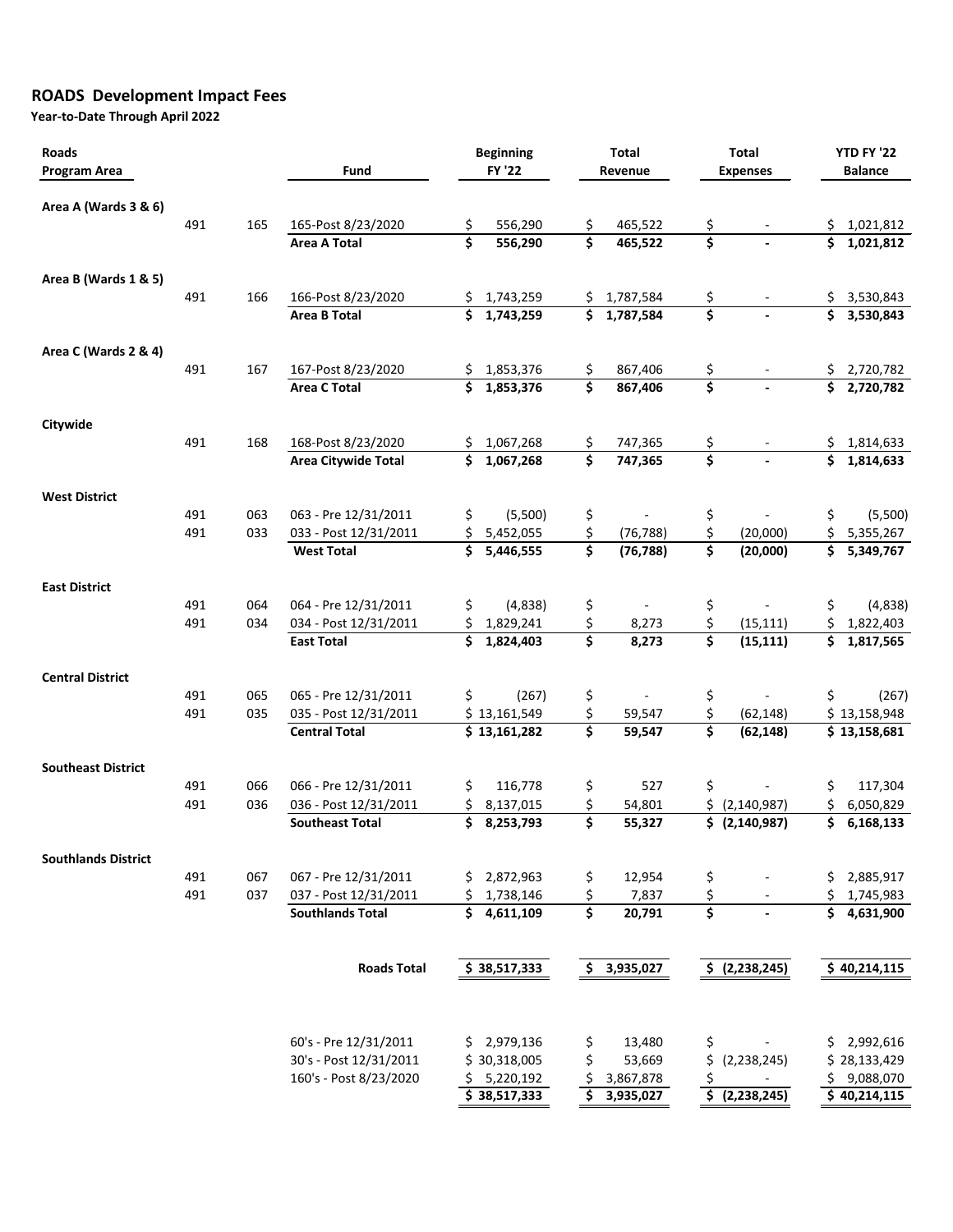## **PARKS Development Impact Fees**

| <b>Roads</b>               |                            | <b>Beginning</b>                     |               |                                 | <b>Total</b> |          | <b>Total</b>    | <b>YTD FY '22</b>       |                |  |
|----------------------------|----------------------------|--------------------------------------|---------------|---------------------------------|--------------|----------|-----------------|-------------------------|----------------|--|
| <b>Program Area</b>        | <b>Fund</b>                |                                      | <b>FY '22</b> |                                 | Revenue      |          | <b>Expenses</b> |                         | <b>Balance</b> |  |
|                            |                            |                                      |               |                                 |              |          |                 |                         |                |  |
| Area A (Wards 3 & 6)       |                            |                                      |               |                                 |              |          |                 |                         |                |  |
|                            | 165-Post 8/23/2020         | \$                                   | 349,169       | \$                              | 258,853      | \$       |                 | \$                      | 608,022        |  |
|                            | <b>Area A Total</b>        | $\overline{\boldsymbol{\zeta}}$      | 349,169       | \$                              | 258,853      | \$       |                 | \$                      | 608,022        |  |
| Area B (Wards 1 & 5)       |                            |                                      |               |                                 |              |          |                 |                         |                |  |
|                            | 166-Post 8/23/2020         | \$                                   | 869,137       | \$                              | 739,497      | \$       |                 |                         | 1,608,635      |  |
|                            | <b>Area B Total</b>        | $\overline{\boldsymbol{\zeta}}$      | 869,137       | $\overline{\mathsf{s}}$         | 739,497      | \$       |                 | \$<br>\$                | 1,608,635      |  |
|                            |                            |                                      |               |                                 |              |          |                 |                         |                |  |
| Area C (Wards 2 & 4)       |                            |                                      |               |                                 |              |          |                 |                         |                |  |
|                            | 167-Post 8/23/2020         |                                      | 1,238,744     |                                 | 677,221      | \$       |                 |                         | 1,915,964      |  |
|                            | <b>Area C Total</b>        | \$                                   | 1,238,744     | $\overline{\mathsf{s}}$         | 677,221      | \$       |                 | \$                      | 1,915,964      |  |
| Citywide                   |                            |                                      |               |                                 |              |          |                 |                         |                |  |
|                            | 168-Post 8/23/2020         | \$                                   |               |                                 |              |          |                 |                         |                |  |
|                            | <b>Area Citywide Total</b> | $\overline{\boldsymbol{\mathsf{s}}}$ |               | $\overline{\mathsf{s}}$         |              | \$       |                 | $\overline{\mathsf{s}}$ |                |  |
| <b>West District</b>       |                            |                                      |               |                                 |              |          |                 |                         |                |  |
|                            | 063 - Pre 12/31/2011       | \$                                   |               | \$                              |              | \$       |                 | \$                      |                |  |
|                            | 033 - Post 12/31/2011      | \$                                   | 1,469,023     | \$                              | (35, 921)    | \$       |                 | \$                      | 1,433,102      |  |
|                            | <b>West Total</b>          | \$                                   | 1,469,023     | $\overline{\mathsf{s}}$         | (35, 921)    | \$       |                 | \$                      | 1,433,102      |  |
| <b>East District</b>       |                            |                                      |               |                                 |              |          |                 |                         |                |  |
|                            | 064 - Pre 12/31/2011       | \$                                   | 29,372        | \$                              |              | \$       |                 | \$                      | 29,372         |  |
|                            | 034 - Post 12/31/2011      | \$                                   | 1,412,742     | \$                              | 6,398        | \$       | (9, 745)        | \$                      | 1,409,395      |  |
|                            | <b>East Total</b>          | Ś                                    | 1,442,114     | \$                              | 6,398        | \$       | (9, 745)        | \$                      | 1,438,767      |  |
| <b>Central District</b>    |                            |                                      |               |                                 |              |          |                 |                         |                |  |
|                            | 065 - Pre 12/31/2011       | \$                                   |               | \$                              |              | \$       |                 | \$                      |                |  |
|                            | 035 - Post 12/31/2011      | \$                                   | 2,747,693     | \$                              | 12,024       | \$       | (102, 577)      | \$                      | 2,657,140      |  |
|                            | <b>Central Total</b>       | \$                                   | 2,747,693     | $\overline{\boldsymbol{\zeta}}$ | 12,024       | \$       | (102, 577)      | \$                      | 2,657,140      |  |
|                            |                            |                                      |               |                                 |              |          |                 |                         |                |  |
| <b>Southeast District</b>  | 066 - Pre 12/31/2011       | \$                                   | 276,404       |                                 | 1,246        |          |                 | \$                      | 277,650        |  |
|                            | 036 - Post 12/31/2011      | \$                                   | 3,802,480     | \$<br>\$                        | 27,823       | \$<br>\$ | (129,058)       | \$                      | 3,701,245      |  |
|                            | <b>Southeast Total</b>     | \$                                   | 4,078,884     | \$                              | 29,069       | \$       | (129, 058)      | \$                      | 3,978,895      |  |
|                            |                            |                                      |               |                                 |              |          |                 |                         |                |  |
| <b>Southlands District</b> |                            |                                      |               |                                 |              |          |                 |                         |                |  |
|                            | 067 - Pre 12/31/2011       | \$                                   | 1,597,254     | \$                              | 7,202        | \$       |                 | \$                      | 1,604,456      |  |
|                            | 037 - Post 12/31/2011      | \$                                   | 255,385       | \$                              | 1,151        | \$       |                 | \$                      | 256,537        |  |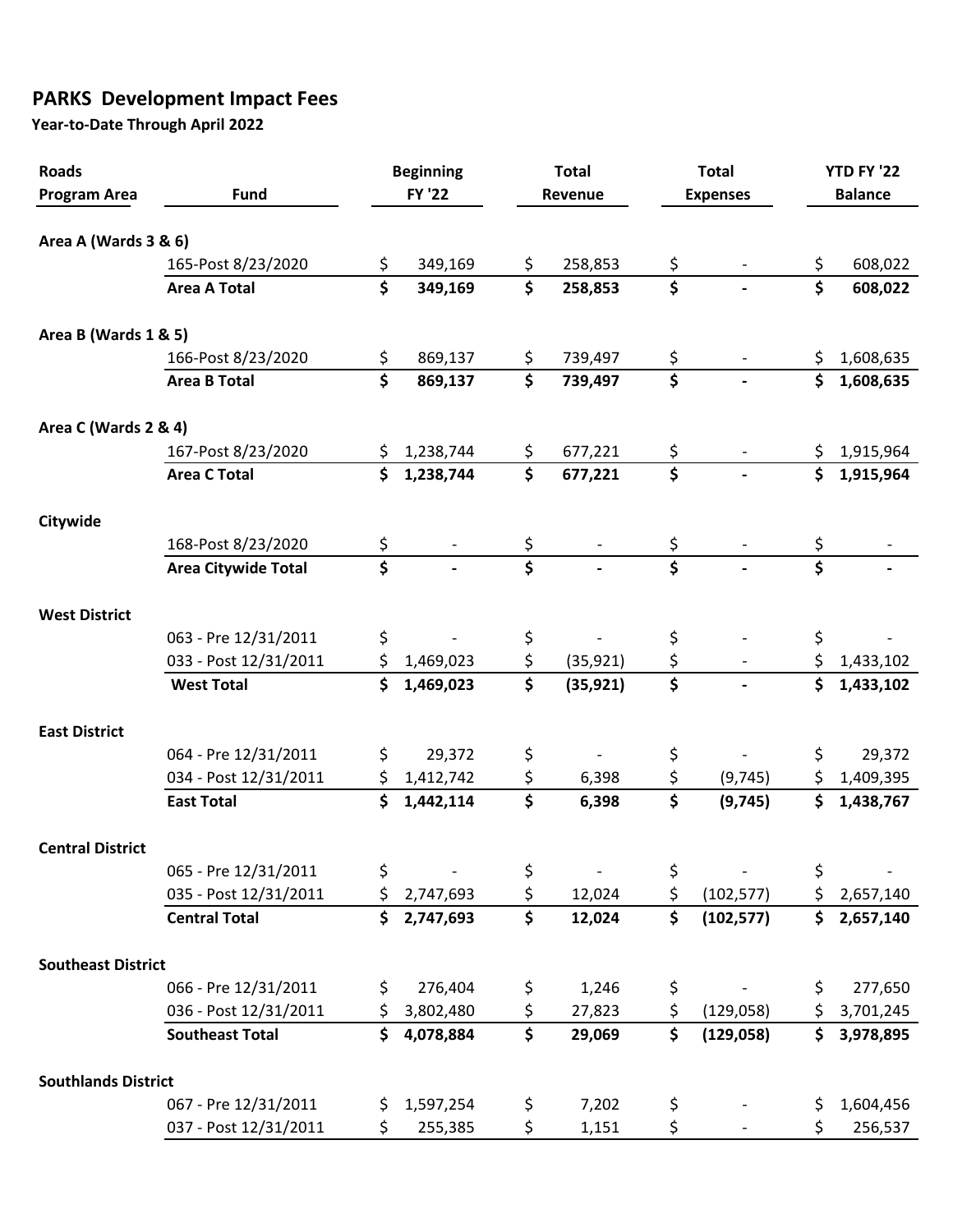## **PARKS Development Impact Fees**

| <b>Roads</b><br>Program Area | <b>Fund</b>             | <b>Beginning</b><br><b>FY '22</b> | <b>Total</b><br><b>Revenue</b> | <b>Total</b><br><b>Expenses</b> | <b>YTD FY '22</b><br><b>Balance</b> |
|------------------------------|-------------------------|-----------------------------------|--------------------------------|---------------------------------|-------------------------------------|
|                              | <b>Southlands Total</b> | 1,852,639<br>Ş.                   | \$<br>8,353                    | \$                              | \$<br>1,860,992                     |
|                              | <b>Parks Total</b>      | \$14,047,403                      | 1,695,494<br>S.                | (241, 381)                      | \$15,501,516                        |
|                              | 60's - Pre 12/31/2011   | 1,903,029                         | \$<br>8,448                    | \$                              | 1,911,477                           |
|                              | 30's - Post 12/31/2011  | 9,687,323                         | \$<br>11,476                   | \$<br>(241, 381)                | \$<br>9,457,418                     |
|                              | 160's - Post 8/23/2020  | 2,457,050                         | 1,675,571                      | \$                              | 4,132,621                           |
|                              |                         | 14,047,403                        | 1,695,494<br>\$                | (241, 381)                      | \$15,501,516                        |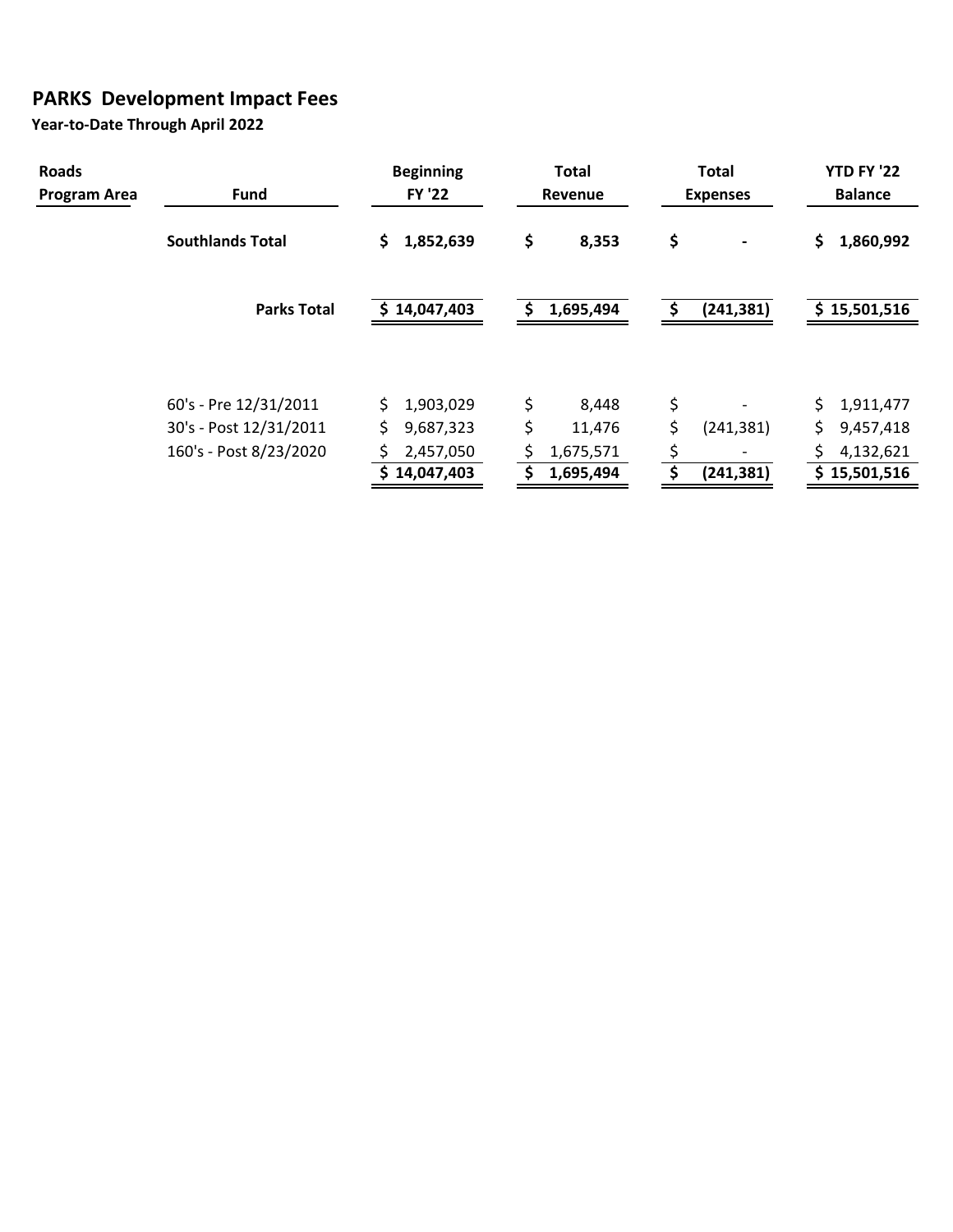## **POLICE Development Impact Fees**

| <b>Police</b><br>Program Area | <b>Fund</b>                | <b>Beginning</b><br><b>FY '22</b> |           |     | <b>Total</b><br>Revenue | <b>Total</b><br><b>Expenses</b> | <b>YTD FY '22</b><br><b>Balance</b> |           |  |
|-------------------------------|----------------------------|-----------------------------------|-----------|-----|-------------------------|---------------------------------|-------------------------------------|-----------|--|
|                               |                            |                                   |           |     |                         |                                 |                                     |           |  |
| Citywide                      | 168 - Post 8/23/2020       | \$                                | 816,384   | \$  | 533,250                 | \$                              | \$                                  | 1,349,634 |  |
|                               | <b>Area Citywide Total</b> | \$                                | 816,384   | \$  | 533,250                 | \$                              | \$                                  | 1,349,634 |  |
|                               | 031 - Post 12/31/2011      | Ś.                                | 6,144,928 | \$  | 21,244                  | \$                              | \$                                  | 6,166,172 |  |
|                               | Post 12/31/11 Total        | \$                                | 6,144,928 | \$  | 21,244                  | \$                              | \$                                  | 6,166,172 |  |
|                               | <b>Police Total</b>        | S                                 | 6,961,313 | \$. | 554,494                 | \$                              | Ŝ.                                  | 7,515,806 |  |
|                               |                            |                                   |           |     |                         |                                 |                                     |           |  |
|                               | 60's - Pre 12/31/2011      | \$                                |           | \$  |                         | \$                              | \$                                  |           |  |
|                               | 30's - Post 12/31/2011     | \$                                | 6,144,928 | \$  | 21,244                  | \$                              | \$                                  | 6,166,172 |  |
|                               | 160's - Post 8/23/2020     |                                   | 816,384   | \$  | 533,250                 |                                 | S                                   | 1,349,634 |  |
|                               |                            |                                   | 6,961,313 |     | 554,494                 |                                 |                                     | 7,515,806 |  |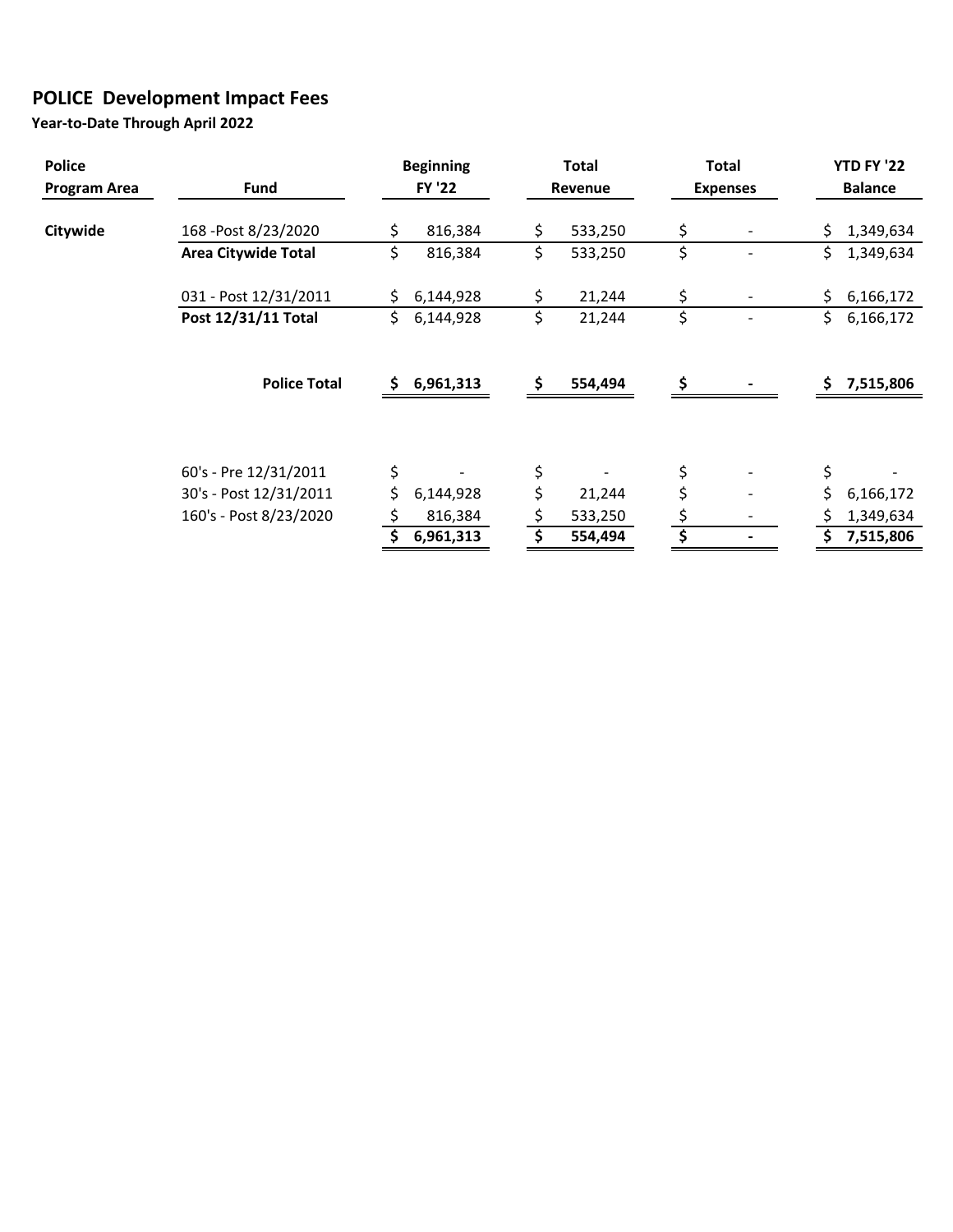#### **FIRE Development Impact Fees**

| <b>Fire</b>  |                            | <b>Beginning</b> |               |    | <b>Total</b> |    | <b>Total</b>    | <b>YTD FY '22</b><br><b>Balance</b> |           |  |
|--------------|----------------------------|------------------|---------------|----|--------------|----|-----------------|-------------------------------------|-----------|--|
| Program Area | Fund                       |                  | <b>FY '22</b> |    | Revenue      |    | <b>Expenses</b> |                                     |           |  |
|              |                            |                  |               |    |              |    |                 |                                     |           |  |
| Citywide     |                            |                  |               |    |              |    |                 |                                     |           |  |
|              | 168 - Post 8/23/2020       |                  | 564,598       | \$ | 364,488      | \$ |                 | \$                                  | 929,086   |  |
|              | <b>Area Citywide Total</b> | \$               | 564,598       | \$ | 364,488      | \$ |                 | \$                                  | 929,086   |  |
|              |                            |                  |               |    |              |    |                 |                                     |           |  |
|              | 032 - Post 12/31/2011      |                  | 3,557,304     | \$ | 10,874       | \$ |                 | \$                                  | 3,568,177 |  |
|              | Post 12/31/11 Total        | Ś.               | 3,557,304     | \$ | 10,874       | \$ |                 | \$                                  | 3,568,177 |  |
|              |                            |                  |               |    |              |    |                 |                                     |           |  |
|              | <b>Fire Total</b>          | S                | 4,121,901     | \$ | 375,362      | Ŝ. |                 | Ŝ.                                  | 4,497,263 |  |
|              |                            |                  |               |    |              |    |                 |                                     |           |  |
|              | 60's - Pre 12/31/2011      | \$               |               | \$ |              | \$ |                 | \$                                  |           |  |
|              | 30's - Post 12/31/2011     |                  | 3,557,304     | \$ | 10,874       | \$ |                 | \$                                  | 3,568,177 |  |
|              | 160's - Post 8/23/2020     |                  | 564,598       |    | 364,488      |    |                 |                                     | 929,086   |  |
|              |                            |                  | 4,121,901     |    | 375,362      |    |                 |                                     | 4,497,263 |  |
|              |                            |                  |               |    |              |    |                 |                                     |           |  |